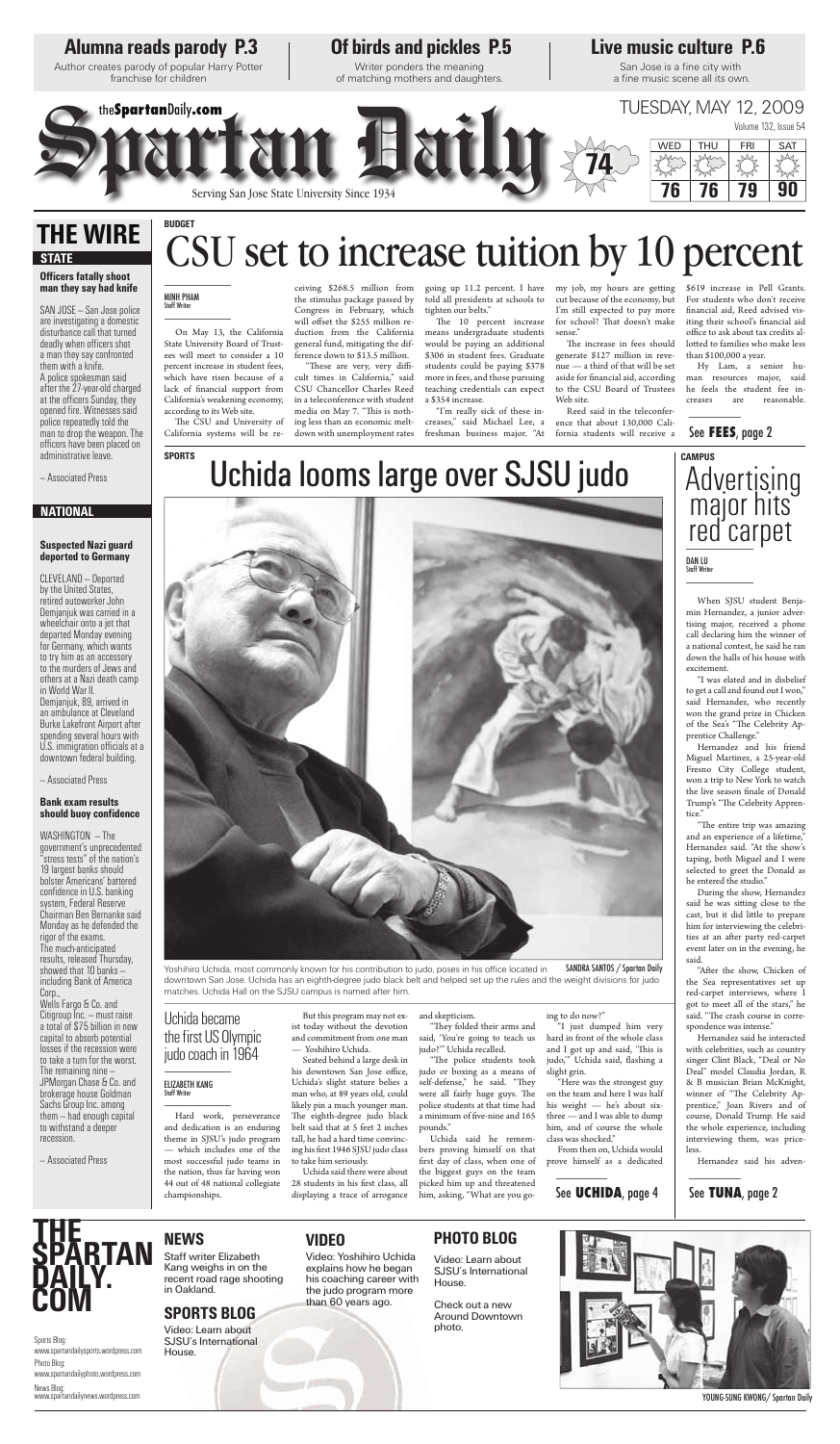Matt Perry practices paddle ball in front of the A.S. House with fellow kinesiology major Mike Grossman on Thursday, April 30.

"It sucks that we have to pay more, but look at the state of our economy," Lam said. "I'm OK with an increase if it means it's going to save instructors' jobs. It's all for the greater good. Plus we have a huge state deficit, and I'm down to help with that too."

Employees of the CSU and UC systems will also feel the strain of California's budget with "travel restrictions for employees, the cancellation of all noncritical equipment and supply purchases and a hiring freeze on all positions except those essential to the operation of the university," Reed stated in an announcement to CSU employees on Jan. 9.

There, he said he found out about the contest, which asked participants to submit a one-page project summary and a supporting visual.

> In addition, the CSU Board of Trustees will be implementing a salary freeze for all vice president-level positions and above, effective immediately through the 2009-10 budget year, according to the same announcement. Reed's salary will also be frozen. The 2009-10 budget identifies a \$14.8 billion revenue shortfall in 2008-09 that will grow to \$41.6 billion by the end of 2009- 10 if proposed solutions, like the propositions in the special election on May 19, are not adopted by the legislature. "The quality of education for students will not be the same level of service from the past," Reed said.

"But the alternative is to shut the door and not let anybody in."

# YOURSELF

Complete a master's or credential in the evening at Notre Dame de Namur University.

A great education is always recession proof. That's why Notre Dame de Namur University offers a full range of graduate and credential programs including Business, Education, English, Psychology, Art Therapy, and Music. NDNU provides an array of evening classes so your education can fit your busy schedule. With smaller class sizes, highly qualified teachers, and a convenient location mid-peninsula,

NDNU is ready to help you move forward.

Come to our Information Forum for the Graduate and Credential programs at NDNU.

### Wednesday, June 24th at 6:30pm

For more information or to RSVP visit www.NDNU.edu or call 650-508-3600.



500 Rabiun Avroue, Belmont CA 94002 · (650) 508-3600 · www.ndnu.edu

Hernandez submitted his entry into the viral campaign category, which required a 90-second video.

**TUNA** I VP: `It was creative, funny and out of the box'

ture began a few weeks ago when he was watching an episode of "The Celebrity Apprentice," and he saw an advertisement for the NBC Web site. He said he logged on and noticed a banner advertisement that led to Chicken of the Sea's Web site.

> The factors included the ability to successfully complete the marketing challenge, the ability to convey Chicken of the Sea's attributes, overall creativity, originality and style.



In his winning video, Hernandez's character, Tommy Tuna, also known as Mr. Chicken of the Sea, interacted with unsuspecting people at various locations while offering facts about the seafood company's products and the excitement of the brand, Hernandez said.

"I called Miguel to let him know we won and to pack his

"This brush with success has driven me to continue on in advertising, specifically to keep enjoying the unique work of the major," Hernandez said. "I want to continue to gamble by submitting my work to future contests and events."

bags," Hernandez said.

# FEES | 130,000 California students will receive Pell Grant increases

Are you in a serious relationship? You need to see this!

FREE SHOWING OF

FIREPRO

Saturday, May 16th - 8pm

**Westminster Church** 

1100 Shasta at the Alameda

www.westpres-sj.org

Martinez said he was excited when Hernandez said they won the contest.

**Weekly Discussion** Hang out with globally-minded people, discuss international issues and find internship

**13** Tomorrow

"He sent me a text during my biology class, and I thought he was joking," Martinez said.

Martinez said he helped Hernandez brainstorm and create the actual concept, including filming the winning video in their hometown, Fresno.

"We knew our video was good, but didn't think it had the potential to win a national contest," Martinez said.

In a news release, John Sawyer, senior vice president of sales and marketing for Chicken of the Sea, said Hernandez's entry immediately caught the company's eye.

"It was creative, funny and out of the box," Sawyer stated in the release. "Most importantly, it creatively communicated our key attributes, including health, nutrition, convenience and the importance of eating seafood

twice a week."

Viral marketing, as explained by Hernandez, is not paid advertising. It is advertising done through social networking or through word of mouth. Blogs, videos and Web sites such as YouTube, MySpace or Facebook ultimately help with the exposure, Hernandez said.

Natalie Haack, a public relations representative of Nuffer, Smith, Tucker, the public relations company that represents Chicken of the Sea, said Hernandez's entry was selected by a panel of sponsor judges based on three factors.

> SACRAMENTO — Gov. Arnold Schwarzenegger on Monday said California faces a \$15.4 billion budget deficit in the coming fiscal year, nearly double the previous estimate.

> The governor outlined the state's dire fiscal condition in a letter to legislative leaders, a week before voters go to the polls. He also said he would release his

"Chicken of the Sea received many creative billboard entries, other viral marketing entries and inventive new product ideas," Haack said.

> "These changes in the state's economic and revenue pictures have caused a significant new budget problem to emerge," Schwarzenegger wrote.

Hernandez and Martinez also had the opportunity to film videos while in New York and share more of their love for Chicken of

# Budget deficit could climb to \$15 billion next year, governor says

the Sea with New Yorkers.

**Small Jazz Band** For more information, contact Joan Stubbe at 924-4673 or jstubbe@email.sjsu.edu

**Spartan Smart Cart**

Fresh fruit and veggies. 10:15 a.m. to 3 p.m. in Clark Hall,

rain or shine. Contact Luisa Garrett at luisa@postalmodern.com

opportunities.

6:15 p.m. in the Pacheco room inside the Student Union. Contact Ryan Wu at GSC.SJSU@gmail.com

# **Helium Magazine:**

### **Developer's Meeting**

# All students interested in being

apart of an SJSU fashion magazine and fashion show should attend. Go to sjHelium.com for more details. Thursday May 14, 3 to 4 p.m. in room 226 of Dwight Bentel Hall Contact: Matthew Mountford, 510-861-4607,

matt@sjhelium.com

### **Bible Study**

"Purpose Driven Life." A2 Christian Fellowship hosts a presentation and discussion. 7 p.m. in the Guadalupe room inside the Student Union. Contact Justin Foon at jfoon1@yahoo.com

### **Meditation Group**

5 p.m. in Dr. Martin Luther King Jr. Library. Contact Harrison at hhaarrrriissoonn@gmail.com

### **Asian-American Donor Program**

Become a marrow stem donor. Free yogurt to people who register to be donors and join the Be The Match Registry, which searches for patients in need. Noon to 4 p.m. at Red Mango Frozen Yogurt at Valley Mall in San Jose For more information, contact Sally Arce at 510-525-9552 or sdarce@sbcglobal.net

20 Wednesday

**Green Vision Cafe Presents Plug-in Cars: A Roadmap** Learn about hybrid and electric cars, how they work and how they compare to their traditional gas-powered cousins. Free coffee and tea will be provided attendees are encouraged to bring their own mugs. 7 p.m. in room 225 at the Dr. Martin Luther King Library For more information, contact Annie Stauffer at ib\_annie@yahoo.com

Sparta Guide is provided free of charge to students, faculty and staff members. The deadline for entries is noon, three working days before the desired publication date. Space restrictions may require editing of submission. Entries are printed in the order in which they are received. Submit entries online at thespartandaily.com or in writing at DBH 209.

**12** Today

# Continued from page 1

# Continued from page 1

Benjamin Hernandez, a junior advertising major (right) and friend Miguel Martinez, 25, (left) enjoy a ride on a New York City tour bus after winning Chicken of the Sea's "The Celebrity Apprentice Challenge."

KIRSTEN AGUILAR / Spartan Daily

### **16** Saturday

He warned the shortfall will grow to \$21.3 billion if votes reject the five budget-related measures on the May 19 special election ballot.

annual May budget revision on Thursday, after previously saying he would do so after the special election.

Schwarzenegger said in the letter that the state's economy has worsened significantly since February, when he and legislative leaders reached a compromise to close a then-\$42 billion shortfall through June 2010.

He said it was imperative that lawmakers start working immediately to address the problem.



### Associated Press

# **CAMPUS**IMAGES

# **14** Thursday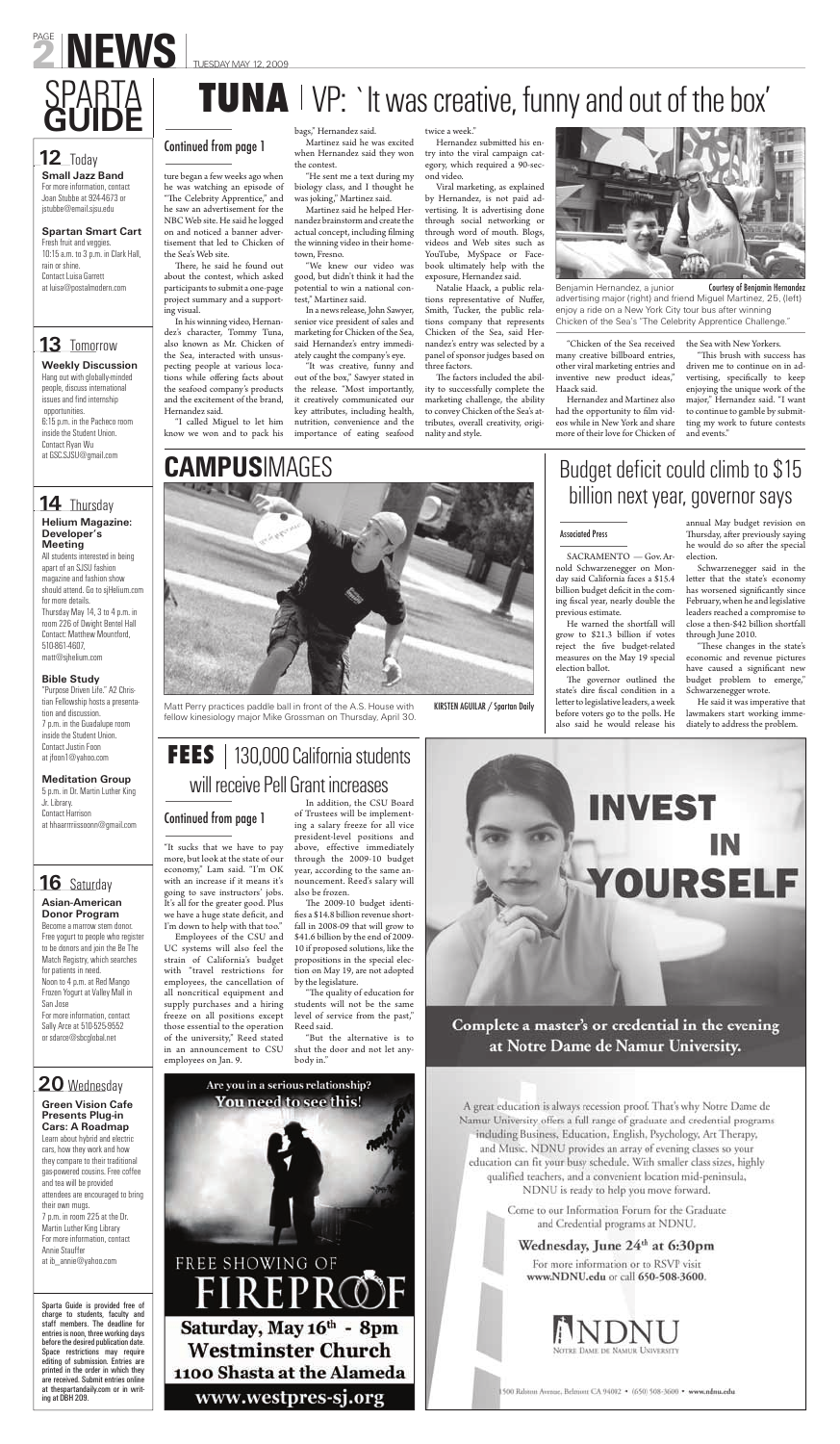Summer is just around the corner, and for Harry Potter fans, it means a new installment of the popular book franchise's movie series.

On Thursday, about 30 students were treated to an alternative to the "Potterverse" in a reading by the author of "Henry Potty and the Deathly Paper Shortage: An Unauthorized Harry Potter Parody," at the Dr. Martin Luther King Jr. Library.

SJSU alumna and English lecturer Valerie Estelle Frankel said she wrote the book as the sequel to "Henry Potty and the Pet Rock," book one of her Harry Potter parody series.

 The latest volume is book seven. Like J.K. Rowling, Frankel's series is seven books long — only she said she decided to skip the five books between the first and the seventh.

Cindy Nguyen, a senior electrical engineering major, said she wasn't really a fan of the Harry Potter series, but she bought two copies of "Henry Potty" to share with her sons.

"Usually I just see the mov-

ies, but this is really new," she I was kind of looking at it, gosaid. "I'm glad to see more."

The plot follows Henry Potty, with the aid of the disembodied spirit of Professor Bumbling Bore, and his quest to gather the seven Plot Devices of Lord Revolting's soul.

Frankel came up with parody names for several of the characters, places and events depicted in the Harry Potter series, such as Henry's friends, Horrendous Gangrene and Really Wimpy.

"I just looked at it and said, 'How can I tweak this?'" Frankel said.

"It took me a while to really accept that I was going to be that silly and have humor for 8-year-olds in the title, but I did. Many 8-year-olds giggle at just the title."

When U.S. officials confirmed cases of swine flu in the country, SJSU officials took action by informing its more than 30,000 students through an e-mail that was triggered by MySJSU.

> Frankel read a lengthy note from the beginning of the book about who might be offended by the parody, warning that everybody in the room may be offended.

After opening an e-mail with "New message at MySJSU" in the subject line, students are given MySJSU log in instructions, but not all students who received the notification e-mail immediately logged in to read the new message.

However, she maintains that

"There was a swine flu e-mail?" said Melly Sawatdee, a sophomore public relations major.

> unlike other Potter parodies, her Harry Potter parody is intended for 8-year-olds.

> "To my surprise, all the others were dirty, even though they're messing with a children's book," Frankel said. "And

"A description would help if it's something you don't really care about … but as it is now, I check it no matter what."

> ing, 'Who's going to be the number one audience of a book making fun of Harry Potter?' You've got to assume it's going to be children … So, maybe we should make something that's actually clean."

Frankel said it was difficult to get published at first because most publishing companies were afraid of being sued.

"The whole e-mail system, the way that it is set up, is inconvenient," she said. "I have to treat it as another e-mail Web site that I am obligated to go and keep checking."

However, no legal actions have been taken against her, she said.

Umer Arif, a junior business and finances major, said his only complaint with MySJSU is the occasional downtime during high traffic periods.

Adrianna Aguilar, a sophomore aerospace engineering major, bought a copy of "Henry Potty" at the reading.

"I actually got it for my cousin, because he's really into all the Harry Potter books, so I thought he might get a twist out of one being funny," Aguilar said.

Cindy Yu, a junior, giggled when she recalled Frankel's description of gay Professor Bumbling Bore, a reference to Harry Potter author J.K. Rowling's announcement at the end of the series that the character Professor Dumbledore was gay.



Author Valerie Frankel speaks at King Library last Thursday about her Harry Potter parody book, "Henry Potty and the Deathly Paper Shortage."



Yu said she purchased two copies of Frankel's parody for her younger cousins.



# $\star$  Your Best Choice For Summer Storage!  $\star$



- . Only blocks from SJSU!
- The best storage rates
- · \$20 referral bonus
- Access 7 days a week
- <sup>®</sup> Easy sign up

# 995-0700

850 South 10th St, San Jose (between 10th & 11th, under 280 Fwy)



# TUESDAY, MAY 12, 2009 **NEWS** 3 Do urgent MySJSU alerts go unread?

But similar to other automated messages students receive throughout the school year from MySJSU, students still had to take one more step to read it.

MySJSU once a month regardless of the MySJSU e-mail notifications, because she said there isn't enough information in the e-mails to motivate her to log in.

"It's completely useless," she said. "It's like going through two e-mails basically, … Why can't they just tell me directly through my e-mail?"

Ron Adan, a senior graphic design major, said he checks his MySJSU every time he receives a notification in his e-mail, but said the system can be improved.

Sawatdee said she checks but said she does not like having to log in to another service to check her messages.

"It would be nice if they included a brief description in the subject line," he said.

Arwa Abusharifeh, a graduate student in the teaching ESL program, said she logs in to MySJSU if she is anticipating the school's response to an important issue,

Representatives from the University Help Desk were unavailable for comment.

Not all students found the two-step process to viewing their messages as an inconvenience.

Arif added that students should not complain about the current system because it provides an extra layer of security.

"It's kind of private, so that's good," he said. "I don't think students should be complaining about that."

| New message at MySJSU - You have received at least one new message |  |  |  |  |
|--------------------------------------------------------------------|--|--|--|--|
|                                                                    |  |  |  |  |
|                                                                    |  |  |  |  |
|                                                                    |  |  |  |  |

Students are notified of university messages Illustration by JOE PROUDMAN and HARVEY RAÑOLA / Spartan Dailv via e-mail, but have to navigate over to their MySJSU accounts to read them.

Michelle Ballesteros, a senior health sciences major, said she finds MySJSU useful because it notifies her of a variety of school related issues, including tuition payments and the Alert-SJSU system, implemented last summer.

 "It's just two clicks away," she said. "What's the problem with that? Of course you're not going

to check MySJSU all the time, so if it's linked to your actual email, … it's very helpful."

Kevin Truong, a sophomore business major, said he uses his phone to check his messages and doesn't see why there are students who are not happy with the current system. "It's good that they send messages, because I don't ever check MySJSU unless they send me a notice that I have a message," he said. "Honestly, it's not that big of a hassle to sign on to your MySJSU. It's your ID number and your password. The link's right in front of you as soon as you log in, so I don't think it's inconvenient at all."

### HARVEY RAÑOLA

# Horrendous Gangrene and Really Wimpy populate 'Potter' parody

### **BRETT GIFFORD**<br>Staff Writer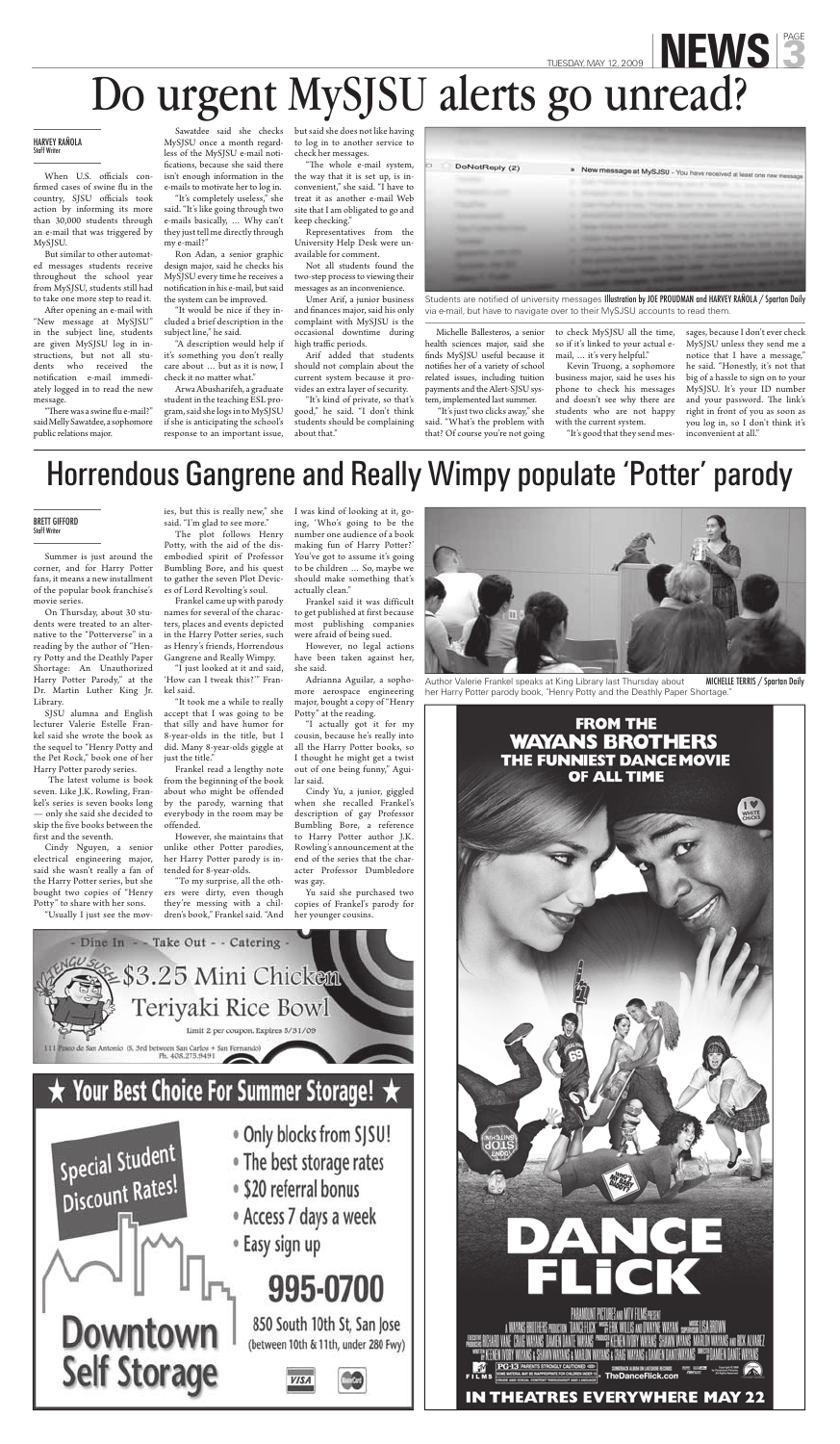# **Classifieds**

### **HOUSING**

**SJSU INTERNATIONAL HOUSE**  \*One block to campus \*US & Internat'l students \*Safe, Friendly, Homelike \*Intercultural Experience \*Computer Lab/ Study Room \*Student Kitchen \*Wireless Internet Access \*Assigned Parking (fee) \*One semester contract. Apply now! 360 S. 11th Street, 924-6570 or sjsu.edu/ihouse

### **EMPLOYMENT**

**SUMMER WORK** Multiple lo-

cations. As featured in the Wall Street Journal in August 2008. \*\$16.75 BASE-appt. \*FLEXIBLE SCHEDULES \*No experience necessary

\*Training provided \*Customer sales/ service \*Scholarships awarded annually \*Internships possible \*Some conditions apply \*All majors may apply CALL FOR INTERVIEW West San Jose: (408) 866-1100 South San Jose:

# **TUTOR NEEDED**

Beginning Visual Basic 2008 programming skills. Ability to teach. 1-2 hours per week. On Campus. \$25/ hr. Ben (650) 533-8298

**EXCITING OPPORTUNITY**  Part-Time Personal Assistant to Silicon Valley entrepreneur, South Fremont, private residence. Must have positive attitude, strive for excellence, be detail oriented, and open to learning. Approximately 15-25 hours a week to start, flexible

| <b>EARN EXTRA MONEY Stu-</b><br>dents needed ASAP<br>Earn up to \$150 per day being<br>a mystery shopper<br>No Experience Required<br>Call 1-800-722-4791<br><b>SUDOKU</b> |   |  |                                            | Peninsula:<br>East Bay: | (408) 363-8610<br>(650) 940-9400<br>(510) 790-2100 | For other locations, visit: | www.workforstudents.com/sjsu |        | times. Attractive compensa-<br>tion. \$15-\$20/ hour based on<br>experience. Send resume to<br>ksenff4@hotmail.com |        |   |                                                   |                            |   |        |                        | PREPAID.<br>. NO REFUNDS ON CANCELLED ADS.<br><b>FREQUENCY DISCOUNT: 40+ consecutive issues: 10% discount</b><br><b>SJSU STUDENT RATE: FREE</b><br>STUDENT ID REQUIRED.<br>Ads must be placed in person in DBH 209 from 10 AM or 3PM.<br>Not intended for businesses and/or other persons.<br>Frequency discount does not apply.<br>www.thespartandaily.com | 35 Fazy UN a<br>あいき [エンジェル]<br>50 Mendee<br>42. A 23. Am<br>en Lemanas cand<br>A2 In-department of<br>43 Innocent Con-<br>all Chinese or sever.<br>45 ISSUED<br>48 horizonen tek<br>text whether the travel<br>結婚の女<br>nd Posta Promis<br>58. Benja pravinskeg<br>of how believe<br>ter the vide with and<br>ひせいいべ                                                                                  | 119 E V O<br>. .<br>医舌状丛<br>l:r<br>5. Pagnosemen<br>Tik Pr<br>A posto<br>2. Sent Looking<br>n Drey for<br>2. Federal Store<br><b>IC MANNEY</b><br><b>At Deadly project</b><br>12 Page decad<br>15 K.L.P. Y<br><b>CONTROL</b><br>20 Farth com<br>25 Notice for an | mar a shekara<br><b>A</b> 11<br>-S.L<br>ls ii a r<br>$-1.11$<br>38 Mariner ann<br>STORES AND<br>Service 1, 1992.<br>38 Straus Moor<br>40 di degreci in<br>da i nyeta han<br>14 dezembra di<br><b>September</b><br>by the counterance<br>90 view nazwiedzie<br>britanniche<br>12 maardeks<br>53 Noted Harry |                                                                                                                                            |
|----------------------------------------------------------------------------------------------------------------------------------------------------------------------------|---|--|--------------------------------------------|-------------------------|----------------------------------------------------|-----------------------------|------------------------------|--------|--------------------------------------------------------------------------------------------------------------------|--------|---|---------------------------------------------------|----------------------------|---|--------|------------------------|-------------------------------------------------------------------------------------------------------------------------------------------------------------------------------------------------------------------------------------------------------------------------------------------------------------------------------------------------------------|-----------------------------------------------------------------------------------------------------------------------------------------------------------------------------------------------------------------------------------------------------------------------------------------------------------------------------------------------------------------------------------------------------|------------------------------------------------------------------------------------------------------------------------------------------------------------------------------------------------------------------------------------------------------------------|------------------------------------------------------------------------------------------------------------------------------------------------------------------------------------------------------------------------------------------------------------------------------------------------------------|--------------------------------------------------------------------------------------------------------------------------------------------|
| 6                                                                                                                                                                          |   |  |                                            |                         |                                                    |                             | 9<br>7                       | 4      |                                                                                                                    |        |   | <b>Need a Roommate?</b><br><b>Need a Roommate</b> | Need a Job?<br>with a Job? |   |        |                        |                                                                                                                                                                                                                                                                                                                                                             | <b>Spartan Daily Classifieds</b>                                                                                                                                                                                                                                                                                                                                                                    | <b>Info 22 Chickens and Street</b><br>res Aubrey<br>Wild average of<br>en Datier Okle<br>62 (MON. 119)<br><b>Collaboration</b><br><b>DOWN</b><br><b>LITTLE Service Address</b><br>A Bas<br>Il Noma 251<br>A. Draw to an Sean                                     | 2.80<br>Di Galegoarky<br>22 CFO passenger<br>Dream Art of Danisla<br>24 Students and Line<br>20020<br>المشترع والمستقبلين<br>30 Pospering<br>page n<br>31 Countries<br>NET DE PERCEN<br>de and                                                                                                             | <b>STATISTICS</b><br>55 U.S.<br>12:35:00:00<br>the dealers are a<br>At Brewing<br>product<br>ro Energ<br>SA LATO DOME<br>nd Ab Scott which |
|                                                                                                                                                                            |   |  |                                            | 2                       | 3                                                  |                             |                              |        |                                                                                                                    |        |   |                                                   |                            |   |        | <b>Previous Puzzle</b> |                                                                                                                                                                                                                                                                                                                                                             | <b>DISCLAIMER</b>                                                                                                                                                                                                                                                                                                                                                                                   |                                                                                                                                                                                                                                                                  |                                                                                                                                                                                                                                                                                                            |                                                                                                                                            |
| 3                                                                                                                                                                          | 2 |  | 3                                          | 5<br>9                  |                                                    |                             | 4                            | 9<br>8 | 5                                                                                                                  | 9<br>4 | 5 |                                                   | 9<br>3<br>8                | 8 | З<br>2 | 8<br>6                 | 9<br>5                                                                                                                                                                                                                                                                                                                                                      | The Spartan Daily makes no claim for products or services<br>advertised below nor is there any guarantee implied. The classified<br>columns of the Spartan Daily consist of paid advertising and<br>offers are not approved or verified by the newspaper. Certain<br>advertisements in these columns may refer the reader to specific<br>telephone numbers or addresses for additional information. |                                                                                                                                                                                                                                                                  |                                                                                                                                                                                                                                                                                                            |                                                                                                                                            |
| 8                                                                                                                                                                          | 4 |  |                                            | 6                       | 5                                                  |                             | 6                            | 5      | 9                                                                                                                  | 6<br>8 | э | 9<br>3                                            |                            | з | 8      | 3<br>5                 | 8<br>6                                                                                                                                                                                                                                                                                                                                                      | Classified readers should be reminded that, when making these<br>further contacts, they should require complete information before<br>sending money for goods or services. In addition, readers should<br>carefully investigate all firms offering employment listings or                                                                                                                           |                                                                                                                                                                                                                                                                  |                                                                                                                                                                                                                                                                                                            |                                                                                                                                            |
| D-14-05                                                                                                                                                                    |   |  | JUS XX - Only Liv throad Gadene synd rate. | 8                       |                                                    | 9                           |                              | fat.   | 6<br>8                                                                                                             |        |   |                                                   |                            | 9 | 6      | 9                      | 3<br>2                                                                                                                                                                                                                                                                                                                                                      | coupons for discount vacations or merchandise.                                                                                                                                                                                                                                                                                                                                                      |                                                                                                                                                                                                                                                                  |                                                                                                                                                                                                                                                                                                            |                                                                                                                                            |

# SpartanSpace

#### **TEXTBOOKS**

FROM MANY, ONE: READINGS IN AMERICAN POLITICAL AND SOCIAL THOUGHT, by Richard C. Sinopoli. \$20. rita.mikhal@ gmail.com

**STATE OF DENIAL: BUSHAT** WAR, PART3 (hardcover). by Bob Woodward, \$15 OBO. rita.mikhal@gmail.com

#### **BASIC MARKETING: MARKET-**ING STRATEGY PLANNING.

by Perreault. BUS130 text. \$55. contact Ashley @ (562) 477-8949.

LA411 2008 (spiral-bound), by Dena Seif. \$45 OBO. rita. mikhal@gmail.com

RACE BEAT, by Gene Roberts for MCOM103, Fosdick. For \$10. Contact Namphuong namphuongv123@yahoo.com

#### **ELECTRONICS**

2942

CALCULATOR TI-84 for \$20. Contact Shoko @ (408) 334-

8GB SANSA MP3 PLAYER & ARM BAND JACKET Lightly used, works with windows media. Only \$75, Contact Vanessa (925)360-3462.

#### SONY ERICSSON W5801 unlocked with headset & data cable. Pound key is cracked, otherwise works fine. For \$75. Contact Ryan (408) 416-8666.

MISCELLANEOUS

BLACK LOWRIDER BICY-CLE 144 spoke wheels. Super clean. For \$200 firm. (408) 674-5417 ask for Lila.

Students will be limited to 4 free classifieds per month. Ads will run consecutively Monday - Thursday depending on space availability.

Space is limited to 30 words per run.

SpartanSpace is not intended for businesses. For more information 408-924-3270.

### **Free Student Classifieds**



### SJSU Student ID MUST be presented.

Come to the Spartan Daily, DBH 209 between 1:30-4:30 Mon.-Thurs. to place your ad.

"The one thing I would definitely say he's done for this program is perseverance," said David Williams, the beginning and intermediate judo instructor at SJSU. "He's been here so long — there are buildings on campus that aren't as old as Yoshihiro and the program that he started here."

The success of the program still attracts prospective judo students to SJSU.

### **CLASSIFIED AD RATE INFORMATION**

Each line averages 25 spaces.<br>Each letter, number, punctuation mark, and space is formatted into an ad line.<br>The first line will be set in bold type and upper case for no extra charge up to 20 spaces.

After that, history was made. Uchida became the first U.S. Olympic judo coach in 1964, and two of the four U.S. representatives were Uchida's students.

The judo team continues to thrive today, and although he doesn't compete or physically coach anymore, Uchida is still

A minimum of three lines is required. Deadline is 10:00 am , 2-weekdays prior to publication.

**MINIMUM THREE LINE CLASSIFIED AD**: DAYS: 1 2 3 RATE: \$10.00 \$15.00 \$20.00 \$25.00

\$2.50 EACH ADDITIONAL LINE AFTER THE THIRD LINE.

\$3.00 EACH ADDITIONAL DAY.

• RATES ARE CONSECUTIVE DAYS ONLY. •ALL ADS ARE



"One thing you really have to have is an education," he said. "This is something we stress strongly. Many of them come with the idea that, 'I'll make the Olympic team.' Yes, that's great, but if you don't make it, what are the rest of you going to do? You can't jump off the bridge."

# PAGE SPORTS TUESDAY, MAY 12, 2009

# **UCHIDA** If you want to do judo at collegiate level, you go to SJSU, coach says

### Continued from page 1

#### leader of SJSU's judo program.

#### **Building the program**

"Everyone knows that if you want to do judo, you go to San Jose State," said Jose Bencosme, the varsity judo team coach.

Under Uchida's leadership, he said his students quickly excelled in tournaments.

"We did very well, and the students asked if we could go to higher competition," he said. "Well, there wasn't any higher competition."

Uchida said he and former UC Berkeley judo coach Henry Stone petitioned to get judo recognized as a sport by the Amateur Athletic Union, so their teams could compete at higher levels.

"I thought judo at that time



was recognized by the AAU as a sport, but it was apparently not," Uchida said. "So we talked with the commissioner of boxing and wrestling, and he said that the only way it would be recognized as a sport is to go into the weight system."

Uchida and Stone developed a weight system that is still used in judo today.

dedicated to SJSU judo, showing up to oversee almost every twohour practice six days a week.

Bencosme is now the head coach of those practices. As a former student of Uchida, he remembered what it was like in 1999 as a judo novice under the tough love leadership style of Uchida.

"As a freshman, he brings the fear of God on to you," Bencosme said. "He lets you know how much your judo's terrible, how much you suck, how much you're good for nothing. But the reason why he's like that — Mr. Uchida likes to be proven wrong."

It seems not much has changed since Bencosme has

become a coach.

"Some kids come to me all hurt, crying, tears in their eyes, saying '(Uchida) doesn't like me,'" Bencosme said. "But hey, if he doesn't talk to you — that's when you should be worried. If he's talking to you, acknowledges you, that's a good thing."

Uchida's tough exterior dissolves once he's off the mat, Bencosme said.

"We're best friends," he said. "We'll talk. We'll hang out."

Bencosme described Uchida as "a real genuine guy, real easy

to talk to."

### **Beyond the mat**

Even more important than success in judo, Uchida said, is success in life beyond the sport.

Bencosme said the value of education is something he also stresses in his own coaching.

"The United States judo doesn't pay the bills," he said. "If tomorrow, God forbid, you break a leg or something, and you can't do judo anymore,

what do you have to fall back on? First and foremost, we're here to build citizens."

Judo instructor Williams said he agreed.

"One of the reasons I went to grad school here and I got my master's, because (Uchida) said, 'OK, it's time for you to go back to grad school,'" Williams said. "It may sound like he's gruff and he's mean, but he really has your best interest at heart. He really cares about his students. He wants them to be successful, not just here at the university, but when they get out of here."

Uchida has been successful in other realms of his life as well.

He has been bestowed with many honors, including having an SJSU building, Uchida Hall, named after him and being presented by the emperor of Japan with the "Order of the Sacred Treasure" — a high distinction

in Japan.

Strewn around his office are many awards, memorabilia and achievements Uchida has amassed in his lifetime. A blueprint of a vast complex his company built in Japantown hangs on the wall.

He is commonly known as "the godfather of Japantown," where he is actively involved in the community and Japanese-American politics.

Nowhere near retiring, his multimillion dollar business now keeps him busy.

The company contributes to fundraisers, which help raise money for the judo team.

"With Mr. Uchida on board, the judo team gets a little help here and there," Bencosme said. "I really couldn't tell you what would happen once he leaves, but I think with the foundation that he's set up already, the program will keep going."



Yoshihiro Uchida has an eighth-degree black belt and is one of the people who helped set up the rules and weight divisions for college judo matches.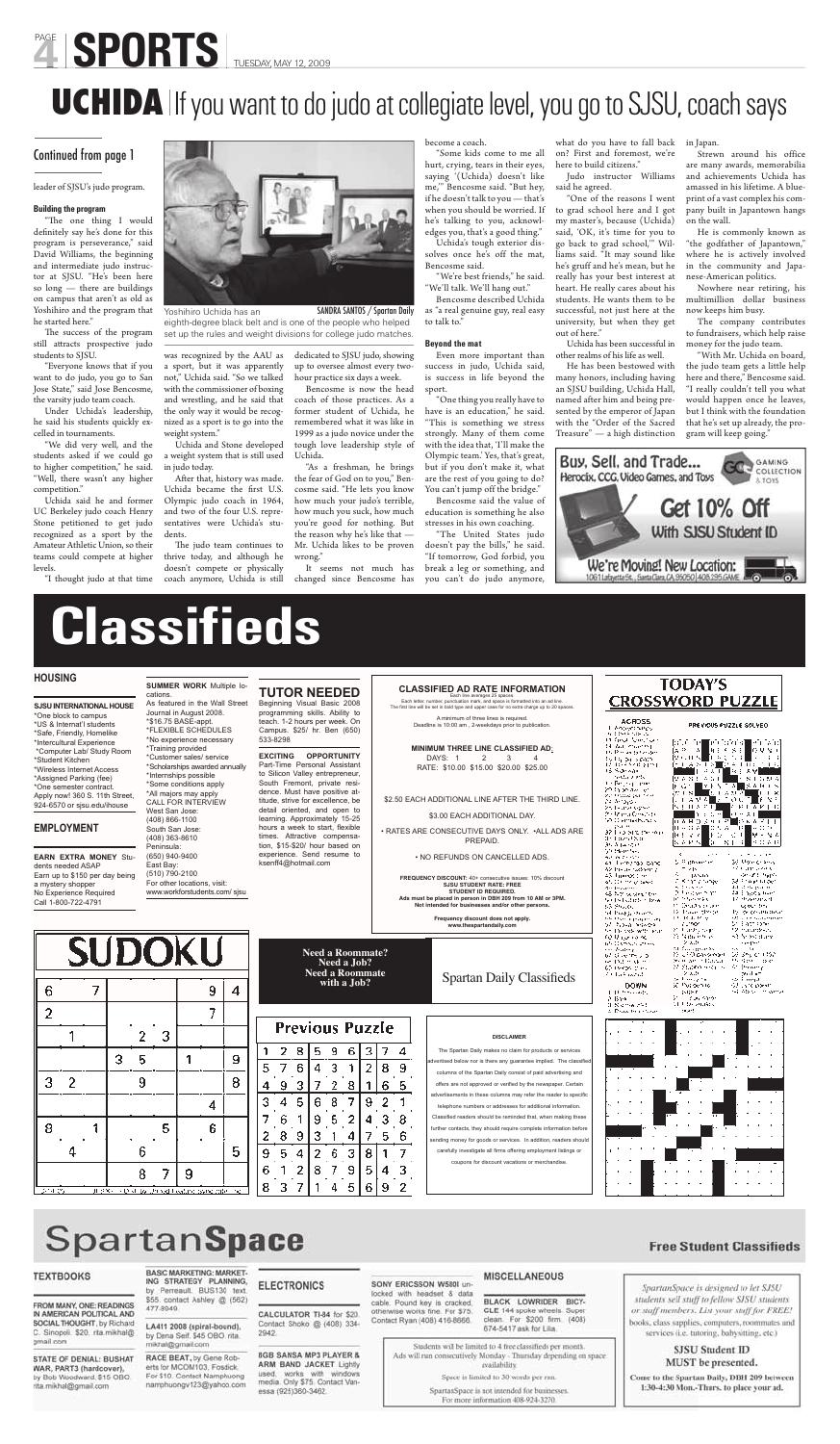By 2050, our overpopulated planet is expected to continue this trend by reaching 9 billion people, according to a recent article from The New York Times. This predicted increase is the equivalent of adding China's population to our planet twice over.

With an ever-increasing population soaking up our scarce natural resources, one may think, "What's another 2.23 billion people?"

A couple billion more people not only ensures a constant depletion of natural resources, but it also guarantees a bigger carbon footprint.

The article stated, "Since 1970, temperatures have gone up at nearly three times the average for the 20th century." With overpopulation and gluttonous consumerism, our country's current state is a far cry from recovery.

With numerous environmental protection laws, such as the Clean Air Act and the National Environmental Policy Act, both implemented in the 1970s, one would think the U.S. would be on its way to a cleaner country.

Fortunately for us, The White House was recently presented with the Montreal Protocol, a 21-year-old treaty developed to regulate ozone-depleting substances.

The only problem is, the Obama administration declined to sign it, reasoning that immediate action could decrease its amount of negotiating room in future climate and environmental talks, according to The New York Times article.

These ozone-depleting chemicals — that could account for as much as 30 percent of all atmospheric warming by 2040 are considered super greenhouse gases, because they can be thousands of times more lethal than carbon dioxide in heating the atmosphere, the article stated.

A report from the Intergovernmental Panel on Climate Change stated that the global climate is likely to rise between 3.5 and eight degrees if atmospheric carbon dioxide concentrations reach twice the level of 1750, according to The New York Times Web site. The site stated that the climate panel predicts a seven to 23-inch rise in our planet's sea levels by 2100, and that these changes will continue for centuries to come.

That's right, everyone, Barack Obama pulled a George W. Bush. He refused to sign a treaty designed to phase out hydrofluorocarbons — a potent group of climate-warming gases — just as Bush refused to sign the Kyoto Protocol, an international treaty developed to bring greenhouse gas emissions down to 1990 levels, in 2005.

Environmental protection is not only a matter of implementing bills designed to regulate eco-hazards, but it's also a matter of enforcing them.

Pretty philosophical, huh? Mother's Day just passed, you may have noticed. I was nice to my mom, hopefully you were to yours, if you have one. And if you don't, I'm sorry for bringing it up, but I'm not really here to talk about Mother's Day, anyway.

Don't worry about Obama's refusal to sign this protocol, because there is now more room for negotiating down the line.

Despite the 195 nations that did sign the treaty, our government is confident that securing negotiating room is what's going to restore our planet for future generations, not actual action through the regulation of these harmful gases.

With the hype of a new president, expectations of actual "change" and "hope" were on the horizon, and now it appears global warming may be the only thing we see.

With the expected 9 billion mouths to feed and bodies to clothe, America needs to think beyond the "negotiating" powers of today by taking measures to insure a habitable world for future populations.

We need to take a step away from abundant trade and industrialization, and prioritize the conservation of resources while reducing harmful gases if we want our planet to heal.

after the first incident that it should not be repeated. A cutaway of a bird's skull will reveal that a bird's brain is, indeed, of minimal size, somewhere between that of a marble and a superball.

If Obama's ideas of "change" continue down this path, not only will our country's money trees fail to replenish, but we'll have a greater environmental debt that may never be balanced.

Why is this bird sitting alone? Is this some sort of bird-brained exile?

I've found myself asking "why" all the time lately. Perhaps it's some strange neurosis involving the end of the semester and the construction of papers, studying for finals and the like, but every corner I turn has another "why."

> Everyone loves them, but they shouldn't. Besides, even if I tried to eat a pickle, I know for a fact that my hand won't fit in the jar.

I'm not sure I even want a "because" to each one, because I'll only be left with another why.

> This means pickle lovers everywhere must roam the earth, searching for small people to retrieve their pickles. That's a hell of a lot of effort for a quest to consume something so putrid.

I'm here to talk, at least for the moment, about the mother-daughter pairs who dress alike and go to the mall on Mother's Day.

> Perhaps the point all along has been that there is no point, and that after all I don't really have one either. And that, my young grasshopper, is your first lesson. Don't ask why.

At a casual glance, they may seem to be sisters, best friends, or some other combination of carbon-based life forms that may be prone to color coordinate with one another and both wear capri pants.

Each time I began, I quit, telling myself it was of no use. The youth are deaf, too plugged in to their gadgetry to hear. And if they don't care, why should I? Just let them perish in their indifference, I

> A closer gander, though, will reveal the lines on one participant's face to be deeper than the other's, and this coupled with the fact that it was indeed Mother's Day, sort of gives it away.

Why does this happen?

Writing as he grappled with the challenges of political change, he "affirms his belief in politics

said as I wrote you off.

He wrote: "Criminality has grown rapidly, and the familiar sewage that in times of historical reversal always wells up from the nether regions of the collective psyche, has overflowed into the mass media, especially the gutter press.

And the best part is that it's all ours. Bequeathed to us from those up top. The ones making the choices. The ones holding the power. The Big Brothers.

> I should be saying something about how sweet it is that mothers and daughters hang out like best friends, I know, but I can't help but wonder, especially from a personal perspective. I can't imagine, for example, going out with my dad on Father's Day wearing matching flannels to march off for beer and burgers. Likewise, I probably wouldn't be seen matching my mom's apparel. Is this some fundamental gender difference? Did this sort of thing happen before the Gilmore Girls? (I know about this because I have a sister, too, but she didn't dress up like my mom, or vice versa.) Whatever happened to the whole generation gap that's supposed to be so debilitating? I ended staring outside as the half hour Cheesecake Factory waiting room chugged by like molasses. Already looking for things to be in pairs, I saw a couple of matching pigeons toddling by. It's not so hard for pigeons to match, so I didn't wonder about that. I did wonder about nonmatching pigeon No. 3, off in the corner, with one foot. These unfortunate birds more often than not gain their injuries by attempting to land on buildings that are equipped with exhaust outlets adorned with spinning blades. With half as many feet as they are entitled to, these birds, without healthcare of any kind, adapt very happily to their newfound handicap, and can be seen playing nicely with the other birds.

dears. Others are noticing. My professor told me: "You guys don't even know your senators, your representatives, don't know who they are or what they are doing, and they are doing it all in your name. And you guys don't even care. And that perhaps is the worst sin. They say they are going to raise your tuition, and you say 'thank you.' Every generation has to find its mission. You're not evil. You aren't stupid. You are just indifferent."

(That the man you chose was not my choice is beside the point. You wanted change, and you got it.)

> I didn't wonder about that, either. What I did wonder about was the validity of the expression, "bird brain." If

you were ever in elementary school, chances are you've been called a bird brain by some sticky-faced twit. The expression indicates that you are a person of little, if any, intelligence.

Casually, you might be tempted to validate the theory by the fact that a bird is missing one foot and should have known better than to attempt to touch down on a spinning mass of metal.

VANESSA ALESSI, Advertising Director DARREN MITCHELL, Assistant Advertising Director KRISTI RIGGS, Creative Director EMILY JAMES, Assistant Creative **Director** 

But think about it — the bird still has one foot. You don't see any "no-footed" birds around, do you? This would indicate that they learn

And yet, they learn from their mistakes. Why?

Either that, or the ones without feet just end up dead somewhere.

Poor birds. You know the telephone lines that have a pack of wild birds all sitting on one end, aiming for unsuspecting pedestrians?

Yeah, but every once in a while, you see one bird two posts over, and think, "Hey, buddy, there's room over there with all the other birds."

And what the hell is with pickles? If I'm asking "why" about everything, I may as well revisit one of my longestrunning ponderings.

# TUESDAY, MAY 12, 2009 **0 PINION** PAGE

# Spartan *Daily*

ELISHA MALDONADO<br>...in Love and War ...in Love and War

> This is the final appearance of "... in Love and War." Elisha Maldonado is the Spartan Daily investigations editor.

> > This is the final appearance of "Yes, I Have A Point." Angelo Lanham is a Spartan Daily copy editor.

If you ever see me eat a McDonald's burger, you'll first see me popping that sucker open to drop the pickles out, because I'd rather do that than end up with a mistaken order that has, say, the allotted pickles, but also no cheese and extra onions.

Why do fast-food kingpins make it so hard and counterintuitive for their poor employees to ring up individualistic stipulations in regards to additions and omissions of condiments and produce?

Why don't skateboarders and roller bladers get along? They're both on the same mission: roll. How does elastic work, and why does it work so well? Without it, would we all have jumpsuit underwear, or drawstrings? Why do palm trees get to be so tall? Why am I writing this?

If I am to be sincere, which in the end is my purpose, then I must be truthful and tell you that I really did not want to write you.

But saying I don't care would

be a lie.

I care too much to not say anything, to not write to you, to not entreat you to wake and to act. I hope that you won't mind, and will permit me once more, to refer to Václav Havel, for it was he who worded best my thoughts in his 1993 "Summer Meditations," a memoir written while he was president of the Czech Republic.

tion in society."

"But there are other, more serious and dangerous symptoms. Hatred among nationalities, suspicion, racism, even signs of fascism, politicking, an unrestrained, unheeding struggle for purely particular interests, unadultered ambition, fanaticism of every conceivable kind, new and unprecedented varieties of robbery, the rise of different mafias, and a prevailing lack of tolerance, understanding, taste, moderation, and reason."

motivated by moral responsibility; in an economy tempered by compassion; and in the central roles of art and culture in the transforma-Our generation can choose to give our power over to the thinkers (and doers), or we can choose to be thinkers (and doers), and make our mark. To lose your pow-

I could not agree more. It doesn't matter that the context in which he was speaking was about a communist, totalitarian state because, well, what we have here in America isn't proving much better. He is reminding us, warning us, of the morally degrading, downward slope we are on.

I wrote in an earlier missive that, as collegians, as the youth of this generation, we hold the power to change the face of the world.

er is simple: do nothing. We are losing our power, my

We — the generation seemingly without a purpose — have a lot going for us. We carry enough passion to realize hope, bring about change and unite behind a cause. You proved it with the last election.

Democratic government proceeds on the assumption that people are intelligent enough to think (and do) for themselves. So I implore you to come out of your coma, take the buds out of your ears and participate.

Build the kind of world you want to live in. Not for the sake of the children you might one day have, or not, but for yourselves.

Dwight Bentel Hall, Room 209 One Washington Square San Jose, CA 95192-0149

News: 408-924-3281 Advertising: 408-924-3270 Fax: 408-924-3282 News e-mail: spartandaily@casa.sjsu.edu Advertising e-mail: spartandailyads@casa.sjsu.edu

### **SENIOR EDITORIAL STAFF**

JOHN HORNBERG, Executive Editor TOMMY WRIGHT, Managing Editor CARLOS A. MORENO, Photo Editor JON XAVIER, Online Editor ANDREA FRAINIER, Opinion Editor RYAN BUCHAN, Sports Editor MATTHEW KIMEL, Sports Editor CHRIS CURRY, Arts & Entertainment Editor ALLIE FIGURES, Arts & Entertainment Editor JOEY AKELEY, Multimedia Editor KAAJAL MORAR, Features Editor KIMBERLY TSAO, Features Editor ELISHA MALDONADO, Investigations Editor MEGAN HAMILTON, Production Editor YA-AN CHAN, Copy Editor ANGELO LANHAM, Copy Editor

### **SENIOR ADVERTISING STAFF**

#### **STAFF WRITERS**

JESSICA AYALA, MARCOS BLANCO, HANK DREW, DOMINIQUE DUMADAUG, KELLY ENOS, JESSICA FROMM, BRETT GIFFORD, MERRIL GUZMAN, ANDREW HERNDON, ELIZABETH KANG, MICHAEL LE ROY, DAN LU, ANDREA MUNIZ, SAMANTHA PATTERSON, JUSTIN PERRY MINH PHAM, HARVEY RAÑOLA, SCOTT REYBURN, SAMANTHA RIVERA, JULIANNE SHAPIRO, HOLLY SZKOROPAD, STEPHANIE VALLEJO, RALPH WARNER

> **SENIOR STAFF WRITERS** TARA DUFFY DANIELLE TORRALBA DAVID ZUGNONI

**ADVERTISING STAFF** ASHLEY CHAVIRA, DIEP DINH, SAMANTHA INOUYE, KHALID JIVANI,

RYAN KINGSLAND, LILIA LUNA, SHOKO MASUDA, RITA MIKHALTCHOUK, NAMPHUONG VAN

> **ILLUSTRATOR** CARTY SEWILL

**PHOTOGRAPHERS**

MIKE ANDERSON STEFAN ARMIJO SANDRA SANTOS YOUNG-SUNG KWON

#### **ADVISERS**

RICHARD CRAIG, News MACK LUNDSTROM, News JAN SHAW, News MICHAEL CHEERS, Photojournalism TIM HENDRICK, Advertising TIM BURKE, Production Chief TIM MITCHELL, Design JOHN SHRADER, Multimedia PAT WALLRAVEN, Business Manager

> **DISTRIBUTION** ANDREW IDUL GURDIP CHERA

#### **OPINION PAGE POLICY**

 Letters to the editor may be placed in the letters to the editor box in the Spartan Daily office in Dwight Bentel Hall, Room 209, sent by fax to (408) 924-3282, e-mailed to spartandaily@casa.sjsu. edu or mailed to the Spartan Daily Opinion Editor, School of Journalism and Mass Communications, San Jose State University, One Washington Square,

San Jose, CA 95112-0149. Letters to the editor must contain the author's name, address, phone number, signature and major. Letters become property of the Spartan Daily and may be edited for clarity, grammar, libel and length. Only letters of 300 words or less

will be considered for publication. Published opinions and advertisements do not necessarily reflect the views of the Spartan Daily, the School of Journalism and Mass Communications or SJSU. The Spartan Daily is a public forum.

# ministration for a cleaner plan  $$

### CORINNE SPECKERT<br>Special to the Daily Special to the Daily

# **—fi ndagrave.com**

# **DID YOU KNOW...**





### ANGELO LANHAM<br>Yes, I Have A Point  $\overline{\phantom{a}}$

# Finding purpose in a generation without

Some streets surrounding SJSU are named after Donner Party survivors? Reed Street was named after James Reed, the party's leader. Margaret Street was named after Reed's wife, Margret, and Virginia Street after Reed's stepdaughter.

Why is this bird sitting alone? Is this some sort of bird-brained exile?